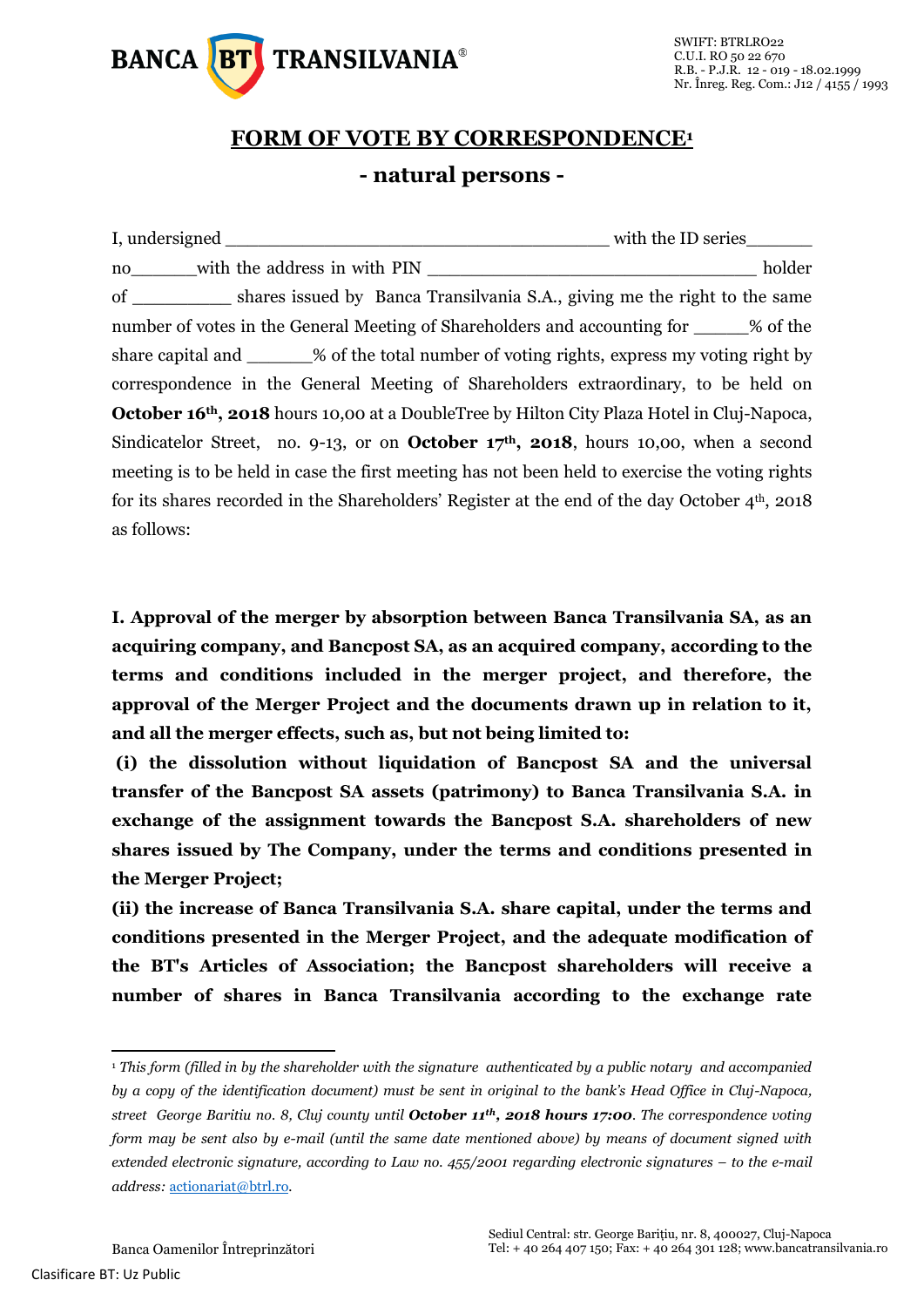

**indicated in the Merger Project, applied to the number of shares they hold in Bancpost at the reference date of the merger approval decision.**

**(iii) Granting of a mandate to the Banca Transilvania Board of Directors for the determination of the final value of the BT share capital increase as well as of the merger premium, as stipulated in the Merger Project, having the capacity to decide also on:**

**a) the option to cancel those TLV shares that would have been allocated to the account of Bancpost shares for which the right of withdrawal has been exercised in accordance with the provisions of art. 134 of the Law no. 31/1990;** 

**b) the option to cancel those shares issued by Banca Transilvania and which, because of rounding operations, are not allocated to the Bancpost shareholders;** 

**c) to set a compensation price for the shares fraction resulting from the rounding down;** 

**d) any other items, data, including (but not being limited to, e.g.: the date, the registration date or the payment date, if required) or the events necessary to complete and implement the merger between Banca Transilvania and Bancpost.**

For  $\Box$  Against  $\Box$  Abstention  $\Box$ 

**II. The granting of a mandate to Banca Transilvania's Board of Directors, with the right of sub-delegation, to take all the measures and to perform all administrative, economic, financial or legal operations considered necessary or appropriate by them so as to implement the Merger and the Merger itself approval decision, such as, but not being limited to:** 

**(i) performing the necessary formalities in order to obtain any approvals from the ASF or any other competent authorities,** 

**(ii) establishing and performing, as appropriate, the procedures so as to ensure the exercise of the shareholders' rights in the Merger context;** 

**(iii) the signing and submission of any documents, notifications, requests necessary or useful for the completion and enforceability of taking over the entire assets (patrimony) of Bancpost SA starting with the Merger effective date,**